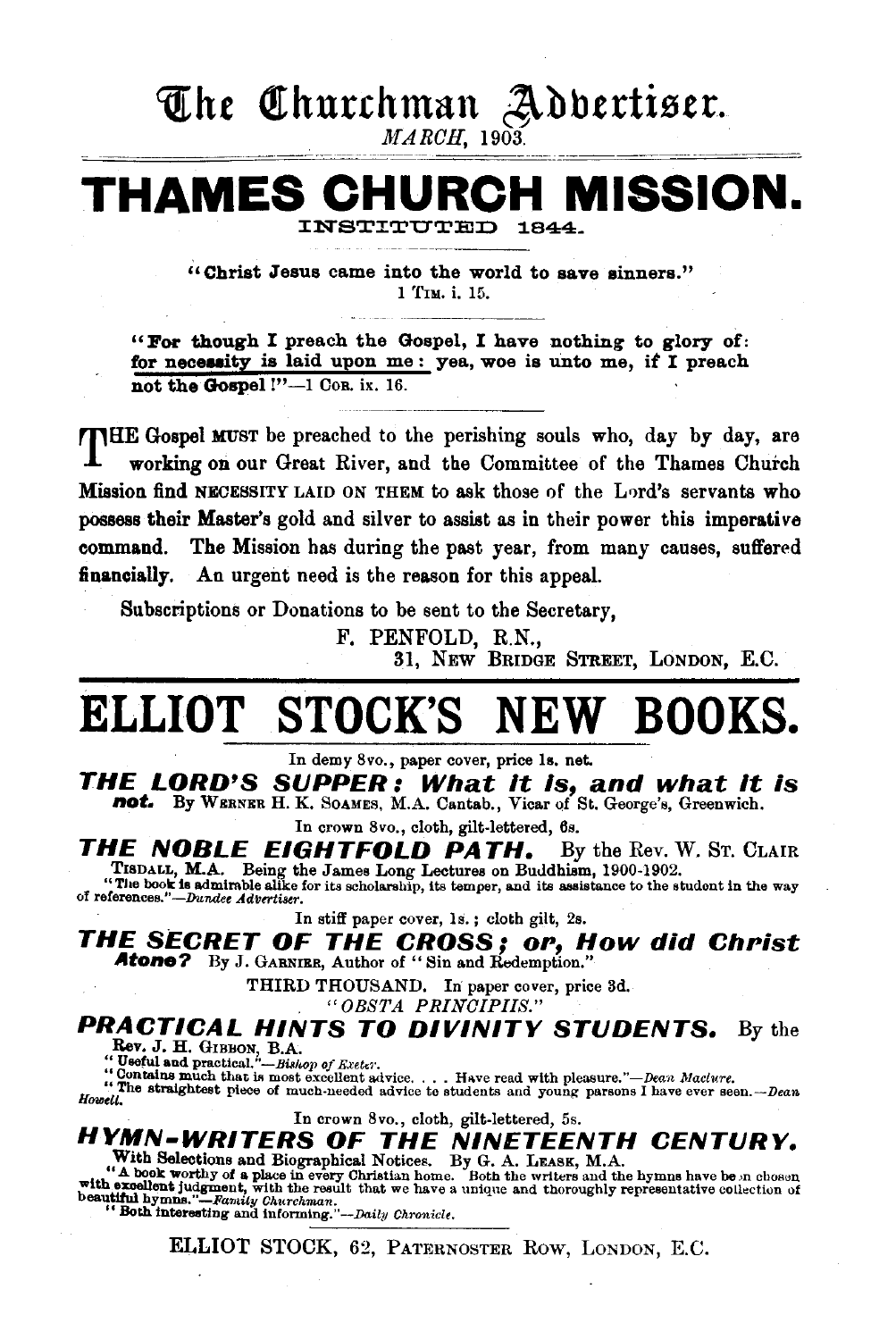# **BOOKS FOR LENT.**

THE DEATH OF CHRIST: Its Place and Interpretation in the New

**THE DEATH OF CHRIST:** Its Place and Interpretation in the New restament. HBy JAMESDEXERY, D.D. Professor of New Testament Language, Literature, and Theory, United Free Church College, Glasgow. Second Edition, completing

iessons, comfort, encouragement, and warning are drawn from our Blessed Lord's utterances which is very attractive."-Record,

THE LAMB OF GOD. Expositions in the Writings of St. John. By W. ROBERTSON NICOLL, M.A., LL.D. Third Edition. 2s. 6d.

NEOLLA MALLAU. That can say with the richest thought and finest feeling."-Aberdeen Free Press.<br>THE TRIAL AND DEATH OF JESUS CHRIST. A Devotional History of Our<br>Lord's Passion. By the Rev. Prof. JAMES STALKER, M.A., D.D. Fi Lord's Passion. By the new Live was made manner, -----, -----, -----<br>Thousand. Crown 8vo., cloth, 5s.<br>"We have here an exquiritely beautiful picture of the sufferings and death of our Blessed Lord.<br>"We have here an exquiri

It is just the sort of book which, however one may be familiar with the subject, throws fresh light upon it." Charch Times

**COMPANIONS OF THE SORROWFUL WAY, By the R. v. JOHN WATSON, D.D.** 

Seventh Thousand. Feap. 8vo., cloth, 2s. 6d.<br>
"Sympathy is stamped upon every page of the book, for the author feels what he writes."—Cherch Family Nesspaper.<br>THE PRINT OF THE NAILS. By the Rev. T. H. DABLOW. M.A. Third Thousand.

Cloth, price 1s. 6d.

"A valuable work.... In wealth of thought and teaching it has the qualities of a great book."-Christian.

**TRAL STAIRS; or, The Heavenward Course of the Church**<br>Seasons. Devotional Studies on the Christian Life. By the Rev. J. H. Townsexp, D.D. With an Introduction by the Right Rev. HARDLEY C. MOULE, D.D., Lord Bishop of Durha SPIRAL

as. 6d.<br>"They are essentially bright sermons, and set before the review the great spiritual truths of which the

Church esseons speak."—*hecord.*<br>THE ANGLICAN PULPIT LIBRARY, Volume III, Sexagesima to Passiontide

Small the price 18.<br>
When the U.S. Contains complete Sermons, Outlines on the Epistles, Outlines on the Gospels, Outlines on<br>
the Lessons, Outlines for the Day on various passages of Scriphure, and Illustrations for Scragg

Full Prospectus, with Specimen Pages and Order Form, sent on receipt of post card.

HODDER & STOUGHTON, 27, PATERNOSTER ROW, LONDON. E.C.

A Representative Volume of the late Archbishop's Writings.

SECOND EDITION.-In foolscap 8vo., tastefully printed and handsomely bound, price 5s.

### HELPS TO GODLY LIVING: A Book of Devotional

From the Writings of the late Right Honourable and Most Reverend Thourhts. FREDERICK TEMPLE, D.D., LORD ARCHBISHOP OF CARTERBURY. Selected and arranged, with His Grace's permission, by J. H. BURN, B.D.

We shall be surprised if this quiet little book does not a solid amount of good on these lines. Churchmen will receive it with a cordial welcome."—Guardian.<br>"A distinct aid to development".—Family Churchman.<br>"A distinct a

"A beautiful book. The best possible souvenir of Archbishop Temple."-Expository Times.

In crown 8vo., cloth, gilt lettered, 2s. 6d net.

#### VITAL RELIGION; or, the Personal Knowledge of Christ. By the Rev. G. H. S. WALFOLE, D.D., Principal of Bede College, Durham.

"We have no hesitation in saying that Dr. Walpole has given us a work of real spiritual value, and we<br>heartily recommend it to all thoughtful readers."—Guardian.<br>"Well written and illustrated from many sides of familiar co

" Well Written and runstrated trum many states on number concemposary inc. The perusal of this high-toned book has been to us a source of refined pleasure."—Weekly Leader.<br>"Will be found suggestive and useful."—Life of Fai

ELLIOT STOCK, 62, PATERNOSTER ROW, LONDON E.C.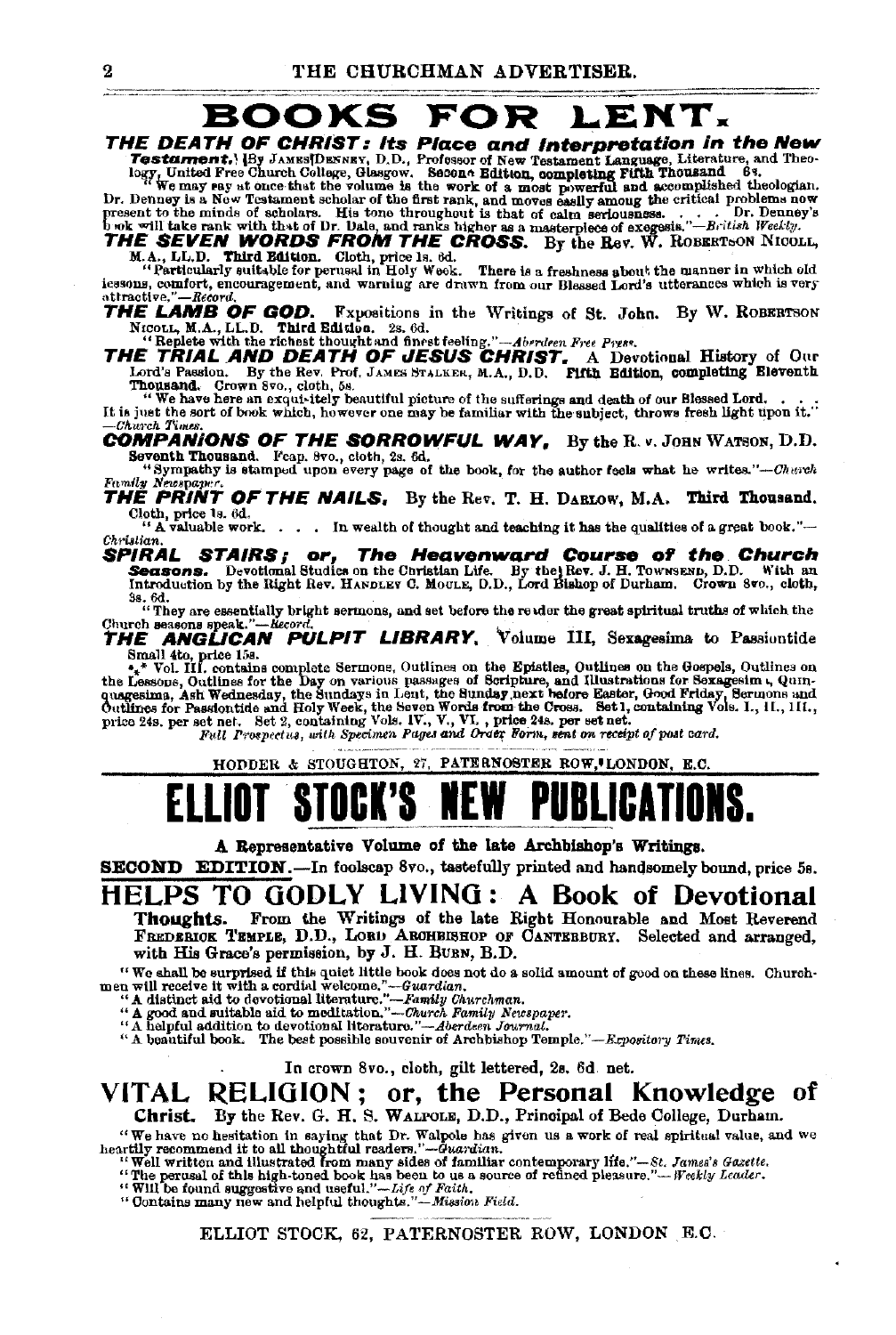# **KENS IT'S WICKLIFFE PREACHERS.**  (Founded by the late John Kensit, 1898.)

# **Enterprising** ! **Educational I Evangelistic** !

The prayerful sympathy and practical support of all Protestants is asked for the great work of the Wickliffe Preachers. Since their formation they have traversed all parts of England, arousing the people and preaching the Word. The need of the work was never more demonstrated than at the present time, when the Protestantism of our Church and Constitution is being assailed, and our liberty of speech denied.

### **We are holding oveP 50 Meetings evePy week**

with increasing success in our large cities, small towns, and country villages. We intend to still go forward in this great fight for Gospel Truth, in the face of all opposition, with the assurance, "God is our Refuge and Strength," knowing if "He be for us we need not fear those against us."

### **Another Band of Five Preachers will be sent** · **fonh on EasteP Monday**

from Lutterworth, where John Wickliffe first sent out his Preachers. This will make a total of four Bands, in addition to our many vigorous Branches throughout the country.

### **The Ladles' Union of PPotestant WoPkePs,**

formed through the indefatigable exertions of Mrs. John Kensit, needs more Lady Helpers to make articles for the Wickliffe Preachers' Annual Sale of Work. Will you start a branch in your district ?

### **The John Kensit Martyr Memprial Training Home**

for the thorough equipment of the Wickliffe Preachers. Contributions are earnestly pleaded for towards this very practical memorial. Collecting Cards for this object will be sent on application.

## **A PopulaP Life of the late John Kenslt**

has just been issued, and is written by the Rev. J. C. Wilcox, B.A., Chaplain to the Crusade. This work should find a place in the Library of every Protestant. In cloth and fully illustrated, One Shilling. We need more subscribers to our general fund for work in Ritualistic Parishes, our dark Rural Districts, and among the Children. Who will take one of our Collecting Boxes or Cards to collect small items for the advancement of the work !

The movements of the Preachers and the aggressive action of the Crusade is fully reported in

### **OuP Two lllustPated Official OPgans,**

The *Churchman's Magazine* and *The Beacon Fire.* Price One Penny each monthly, or yearly subacription Three Shillings, post free.

These Magazines are up-to-date and interesting, and deserve the support of all friends.

# **Head Offices. (J.** *A.* **KENSIT, Secretary): 18, PATERNOSTER ROW, LONDON, E.C.**

3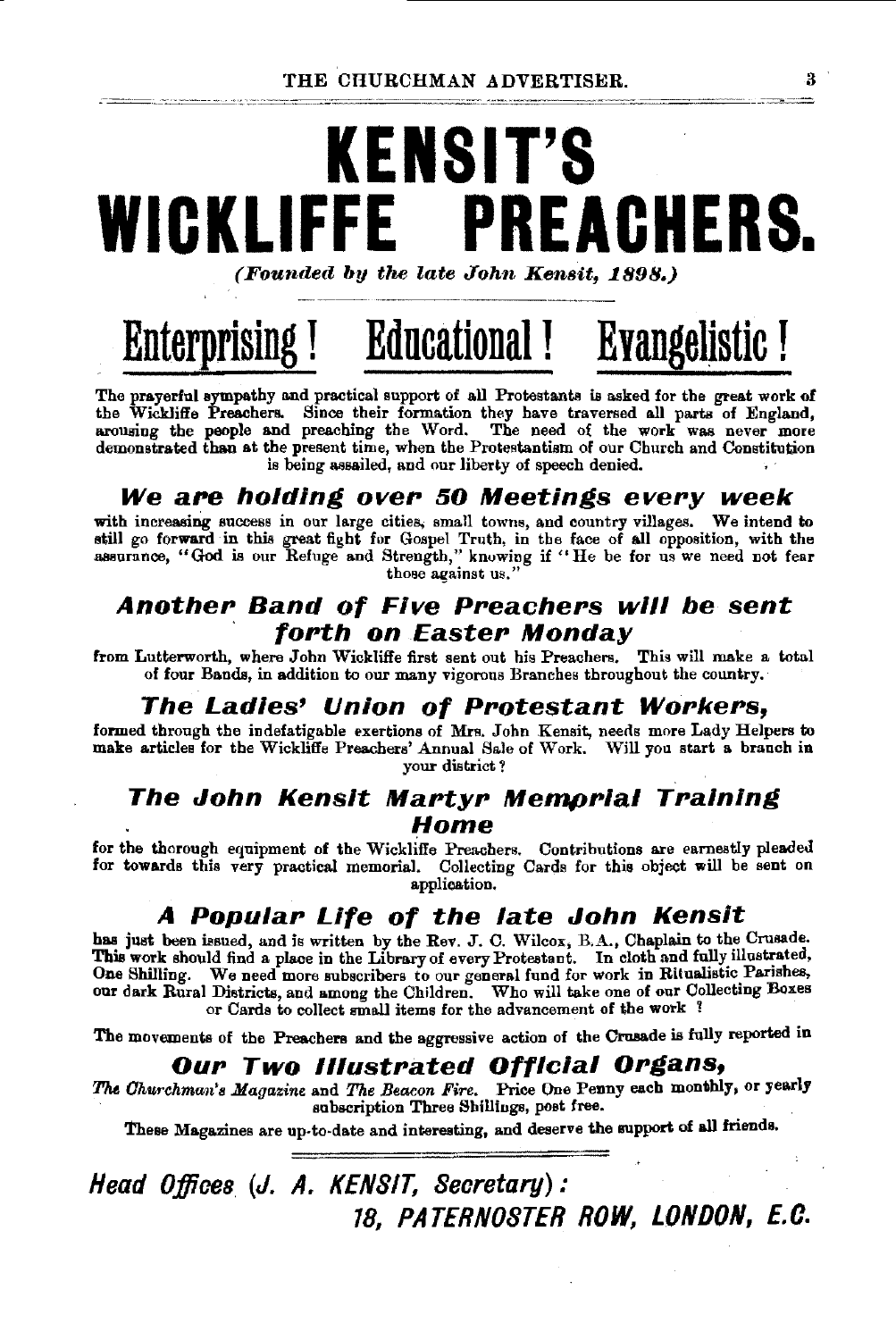### **NEW VOLUME OF THE**  *u* **CHURCH'S OUTLOOK SERIES" NOW READY.**

# Crown 8vo., cloth, price 2s. 6d. net. **THE POSITION**  OF THE **LAITY** IN **THE CHURCH.**

#### By . ALFRED BARRY, D.D., D.C.L.,

Canon of Windsor and Assistant Bishop in the Diocese of London ; formerly Bishop of Sydney and Primate of Australia.

The object of this work is to examine briefly the true position of the Laity in the Church of Christ, in regard both to rights and responsibilities. This examination renders it necessary to consider that position ideally, as a part of the Apostolic Constitution of the Church of the New Testament and of primitive times, and also to trace in slight outline the historical developmenta of that position in times past and present, especially in relation to our own branch of the Catholic Church. The task is undertaken under the strong conviction that, with a view both to Church Reform and to Church progress, it is urgently necessary for us to secure for our Church some organization of self-government in which clergy and laity shall be adequately represented and rightly co-ordinated under Episcopal direction.

The following list of contents of various chapters will best indicate the idea and the plan of the work.

#### CONTENTS.

Preface.

The Apostolic Ideal of the Church.<br>The Growth of Hierarchical Power in the Early and Middle Ages.

The Growth of Hierarchical Power in the Early and Middle Ages.<br>The Reaction against the Hierarchical Power and Re-assertion of the rights of the whole Body of the Church.

The Course of the English Reformation and the Establishment of the Anglican Position.

The Post-Restoration History in the Anglican Communion.

The Present Course of Church Opinion in England.<br>The Definition of Lay Church Membership.<br>Conclusion.

"It was in the highest degree fitting that the series of handbooks on current ecclesiastical problems which is in course of publication under the title of The Church's Outlook for the Twentieth Century should include a vo

"Canon Barry writes in a simple and popular way, and has done well, we think, in not over-<br>loading his pages with notes and references.''-*Bookseller*.

"The book before us is a competent and able one."—Aberdeen Free Press.<br>"His book should be widely consulted. He is a very fair-minded writer, urbane in style,<br>and always clear in exposition."—Sussex Daily News.<br>"Ganon Bar

ELLIOT STOCK, 62, PATERNOS'fER ROW, LONDON, E.C.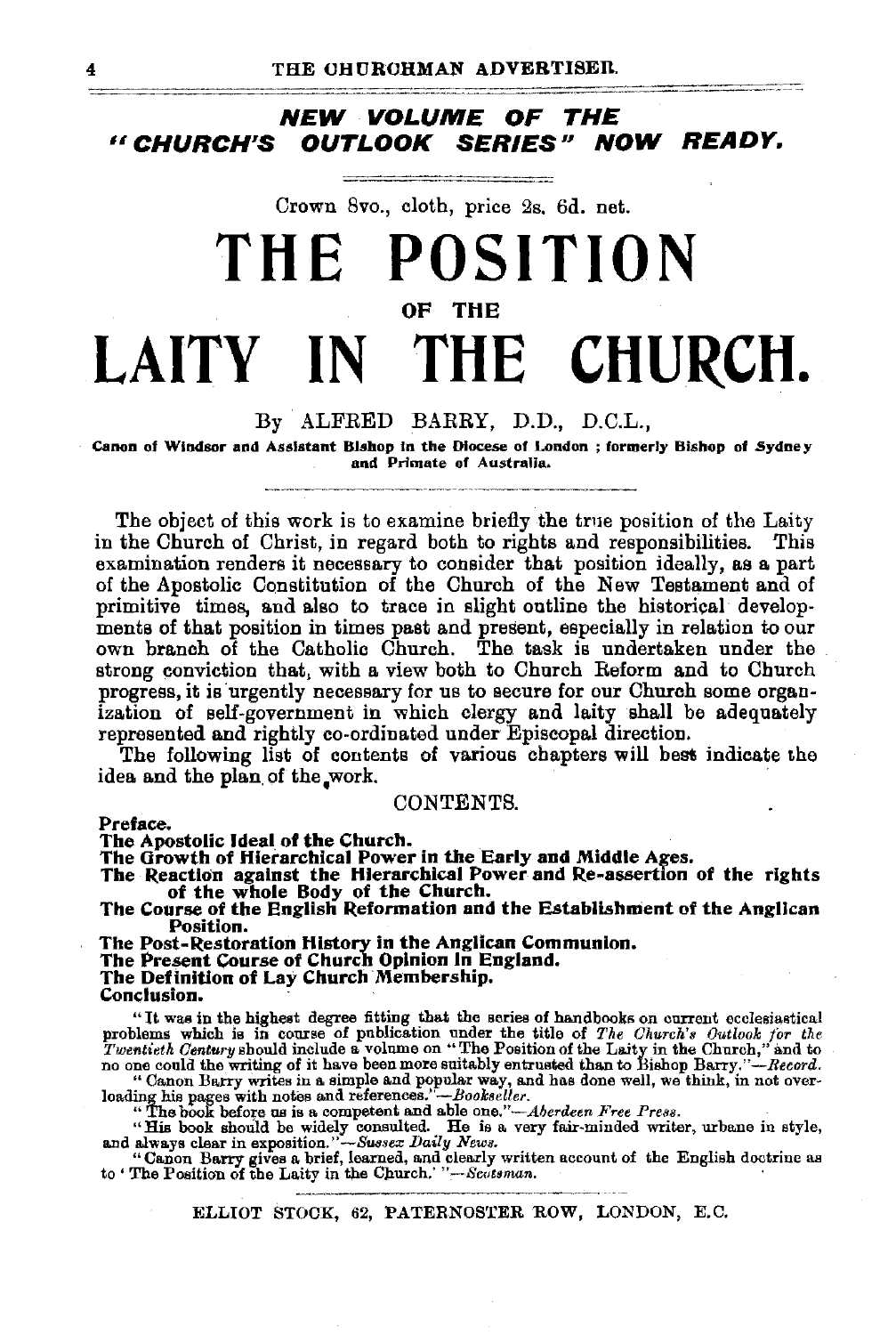# **MUDIE'S LIBRARY.**

SUBSCRIPTIONS FROM ONE GUINEA PER ANNUM

Can be entered at any date for THREE, SIX, or TWELVE MONTHS.

ADDITIONAL COPIES of all NEW ENGLISH and FOREIGN BOOKS of general interest are added as the demand increases, and an ample supply is provided of the PRINCIPAL FORTHCOMING WORKS immediately they are published.

# A New Edition of Mudie's Clearance Catalogue is now ready,

# *POST FREE. ON APPLICATION.*

This CATALOGUE comprises the SURPLUS COPIES of MANY LEAD-ING BOOKS of the PAST and PRESENT SEASONS at GREATLY REDUCED PBICES.

# **Qeneral Library Catalogue**

1s. 6d., Post Free.

Containing the Principal English Books in circulation at the Library arranged under Subjects. A convenient Hand-book to Cnrrent Literature (560 pages), comprising many thousands of Recent and Standard Works on POLITICAL and SOCIAL TOPICS, the ARMY, NAVY, ART, SCIENCE, HISTORY, BIOGRAPHY, PHILOSOPHY, THEOLOGY, SPORT, TRAVEL, TOPOGRAPHY, FICTION, and JUVENILE BOOKS. Large Numbers of Copies of the foregoing are annually added to the Library. The additions in 1902 exceeded 260,000 vols.

# MUDIE'S LIBRARY, LIMITED, SO TO 34, NEW OXFORD STREET, W.O.;

241, Brompton Road, S.W.; and 48, Queen Victoria Street, E.C., London; and at Barton Arcade, Manchester.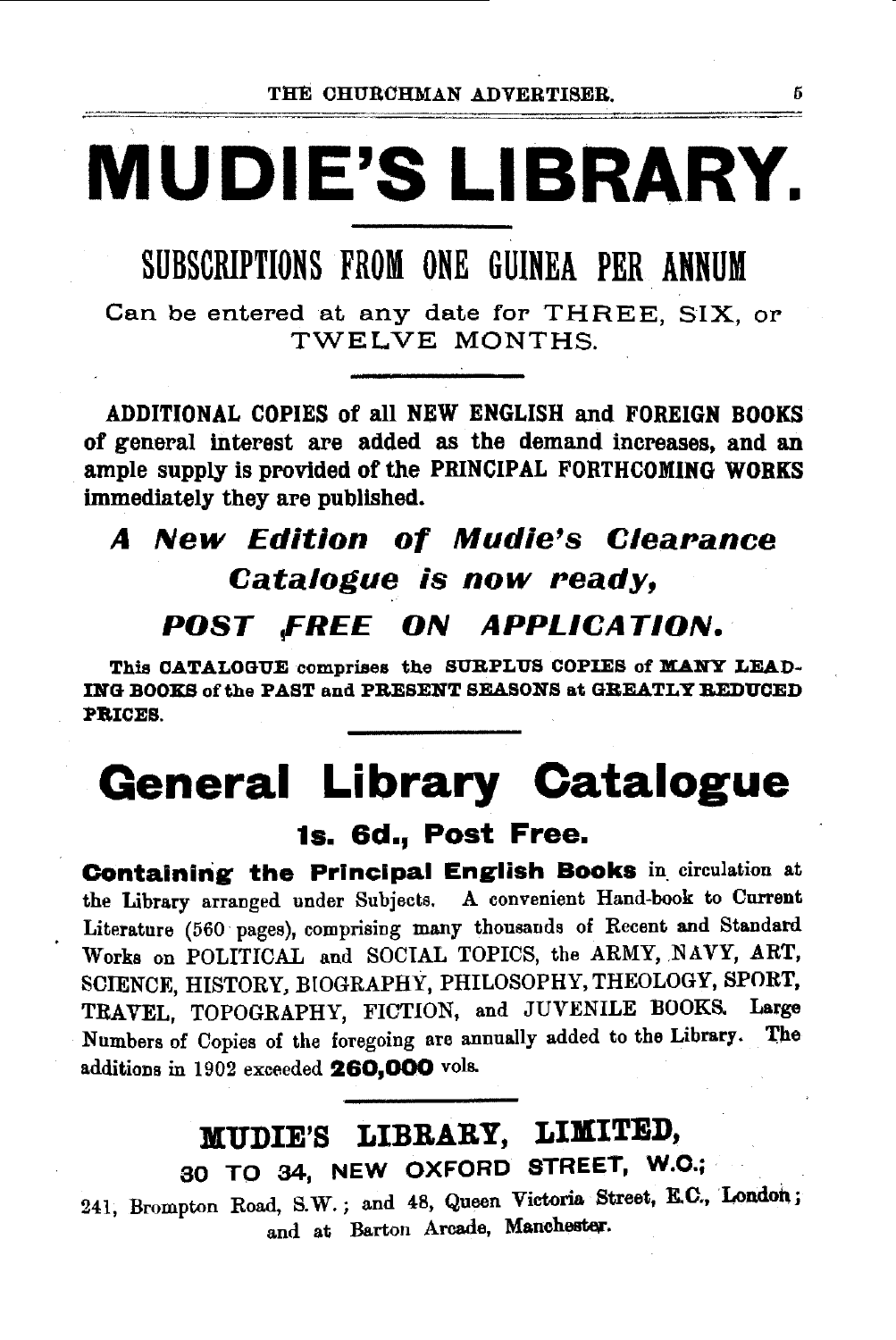#### A SELECTED LIST OF PUBLICATIONS

Handsome bevelled cloth gilt. 3s. 6d.

WONDERLAND WONDERS. By the Rev. JOHN ISABELL, F.E.S., Author of "The Insect World," etc. Many first-class Illustrations by Louis Wain and others.

Cloth gilt, for Presentation, 3s. 6d.

"THE POET OF HOME LIFE." By ANDREW JAMES SYMINGTON, F.R.S.N.A.<br>With Centenary Papers by the Very Rev. DEAN FARRAR, D.D.; the Rev. JOHN CALLIS, M.A.; Canon WILTON. M.A.; the Rev. CHARLES BULLOCK, B.D., and others. With Twen

Grown 8vo., printed on antique paper, red border, forming a Handsome Volume for Gift or the Library. Price 5s.

**NEW CENTURY HYMNS for the Christian Year.** By the Rev. F. W. ORDE WARD, B.A., Author of "Matin Bells," etc.

By the same Author. New Edition. Cloth gilt, with Seven Portraits, 5s.

THE CROWN OF THE BOAD. Leaves from Consecrated Lives.

"We wish it a wide work of such cheering, sanctifying influence on the crown of the road of Christian literature."-The Churchman.

By the same Author. Now Ready. Third Thousand. In rich cloth gilt, bevelled boards, gilt edges, with Illustrations, 1s, post free.

**THE FORGOTTEN TRUTH; or, The Gospel of The Holy Ghost.** With selected Hymns of the Spirit.

In large crown 8vo., bevelled cloth gilt. Price 8s. 6d.

"MATCHES THAT STRIKE." Edited by the Rev. CHARLES BULLOCK, B.D. Seventy-fifth Thousand. In Fourteen Chapters. Richly bound in cloth gilt, 1s, 6d.; paper covers, 8d.

THE WAY HOME: The Gospel in the Parable.<br>Heavenly Meaning. By the Rev. CHARLES BULLOCK, B.D. An Earthly Story with a

By the same Author. Cloth gilt, with Portrait, 2s.

"THE MAN OF SCIENCE THE MAN OF GOD." Leaves from the Life of Sir JAMES Y. SIMPSON. A valuable little work for all interested in Christian Missions.

Now Ready. With Portraits and Illustrations, 2s. By the Rev. CHARLES BULLOCK, B.D.

"NEAR THE THRONE." Frances Ridley Havergal: The Sweet Singer and the Royal Writer,

Handsomely bound. With Illustrations. 346 pages. 3s. 6d.

THE SHADOW LIFTED; or, The Home Magnet. By ANNIE LUCAS, Author of "Leonie."

or "Leonie."<br>"The special purpose of the tale-to promote home happiness and throw light upon the 'shadows' of<br>home discipline--the 'clouds' which so otten, as Cowper sang, 'break with blessing'--may fittingly be<br>regarded a to many.

New Edition. 285th Thousand. Cloth, thick bevelled boards. 1s. 6d. By the Rev. CHARLES BULLOCK, B.D.<br>Editor of "Home Words," "The Fireslde," etc.

THE QUEEN'S RESOLVE, and Her Doubly Royal Reign. With England's Welcome to our King. Containing Leading incidents in the Life of Queen Victoria, and nearly 50 Portraits and Illustrations. His Majesty the King and the Princ graciously accepted the volume " with much pleasure.

Cloth gilt. Illustrated. 1s. 6d. each.

THE STORY OF OUR CHURCH. By CHARLES BULLOCK, B.D. Three Volumes of this work are now ready.

- I. Sunrise in Britain: How the Light Dawned.
- II. The Eclipse of Truth: How the Light was Obscured.

III. Dark Days in England, and the Dawn of Reformation Light.

Bishop Ryle wrote : "I am heartily glad 'Sunrise in Britain' has been published."<br>Bishop Pakenham Walsh wrote : "A clear and reliable book like this is invaluable. I have read it with

great interest."<br>"Every Englishman should read it, and every school should make it a standard book."-Review.

By the same Author. New Illustrated Edition Just Ready. Crown 8vo., cloth gilt, 1s. 6d.

"HOLD FAST BY YOUR SUNDAYS. By the Author of "Deepdale Vicarage," etc. This striking tale was originally published as a Half-Crown Volume, and at this price reached an issue of 22,000 copies. It is now fully illustrated.

New Edition Now Ready, with 32 extra pages and three additional Illustrations. Crown Svo., cloth gilt, 1s. 6d. "CROWNED TO SERVE." By the Rev. CHARLES BULLOCK, B.D. A Book for Young England. The King and Queen "have been much pleased" to accept copies. Companion volume to "The Queen's Resolve," which has reached a circulation of ab

\* The Key-thought of the new Book is the Royalty of Service-ICH DIEN; perhaps the lesson most needed to make a Happy Home or a Happy Nation.

LONDON: "HOME WORDS" OFFICE, 11, LUDGATE SQUARE, LUDGATE HILL, E.C.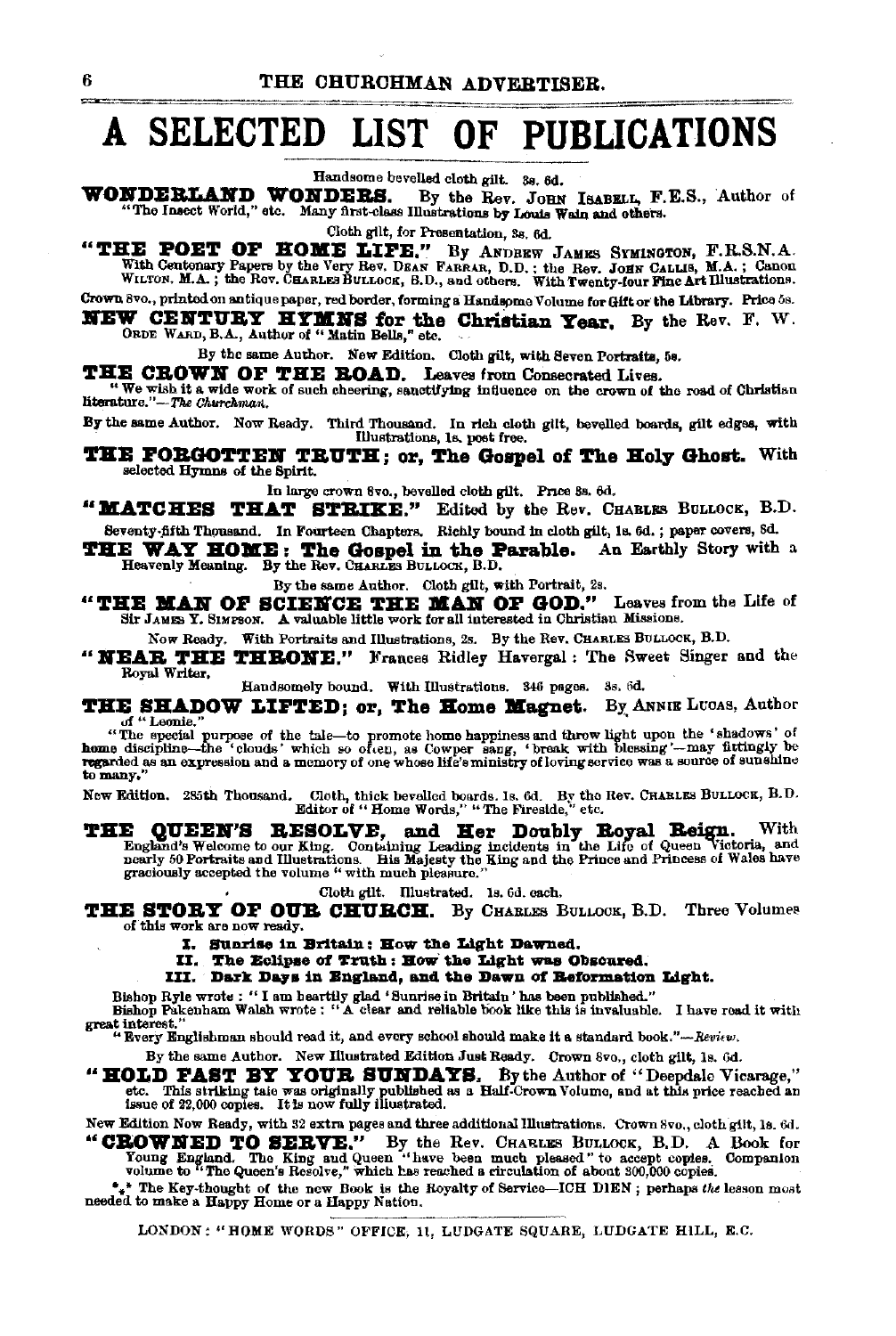NEW VOLUME OF SERMONS BY CANON WILBERFORCE.

In crown 8vo., cloth, gilt lettered,  $5s$ .

# **FEELING AFTER HIM.**

### Sermons Preached for the most part in Westminster Abbey.

(SECOND SERIES)

#### By BASIL WILBERFORCE, D.D.,

Archdeacon of Westminster, Chaplain to the Speaker, Select Preacher before the *University of Oxford.* 

"The sermons are eloquent and inspiring, and made interesting and instructive by apt illustrations from life and literature."-Scotsman.

"What a feast for reftective minds the whole volume provides ! It is worthy of the many· aided clergyman whose voice has electrified refined audiences in the veneral Abbey by the Thames, and has in dinner-house poured forth persuasive exhortations into the ears of workmen preparing the edifice for the Coronation."-Christian Commonwealth.

"These sermons are quite worthy of his genius, and will stir their readers into nobleness. We heartily commend *them."-Great 'l'houghts.* 

"There is scarcely a dull moment. We can do with more sermons like these as soon as the preacher is ready-the sooner the better."-Leeds Mercury.

" The sermons are characterized by the boldness of conception and aptness of expression which we are accustomed to expect in anything Archdeacon Wilberforce says or writes."-*Ohurch Sunday-School Magazine.* 

"The sermons are masterly and powerful appeals. *"-Hants Advertiser.* 

" The book bears on every page evidence of a strong mind, and it has passages of brilliant eloquence."-Sussex Daily News.

" When Archdeacon Wilberforce comes to practical exhortation he is splendid-earnest, forcible, and fearless. Several of the sermons have special reference to recent national events. The book has much to commend it."-Aberdeen Free Press.

"These sermons, preached in the Abbey by the Archdeacon of Westminster, are exception·

ally able. They are all thoughtful, vigorous, and inspiring."- *Weekly Leader.*  "Taken altogether, there is much manly, broad-minded, and inspiring teaching in these discussions, and as they are at the same time lit up by many an apt quotation and illustration, they may well furnish an hour or two's profitable reading."- $Oxford$  Chronicle.

"We commend the reading of 'Feeling after Him,' which, though coming through a Church luminary, belongs to no Church, but to humanity, breathing forth as it does a wide and universal charity."-Light of Reason.

"Instinct with pathetic sympathy for the social side of life, interluded with poetical quotations and story-lore deftly handled, the Archdeacon's sermons are characterized by light and freshness, and an earnestness, even to enthusiasm, of devotion to the good of his fellow man."-*Family Churchman.* 

ELLIOT STOCK, 62, PATERNOSTER ROW, LONDON, E:C.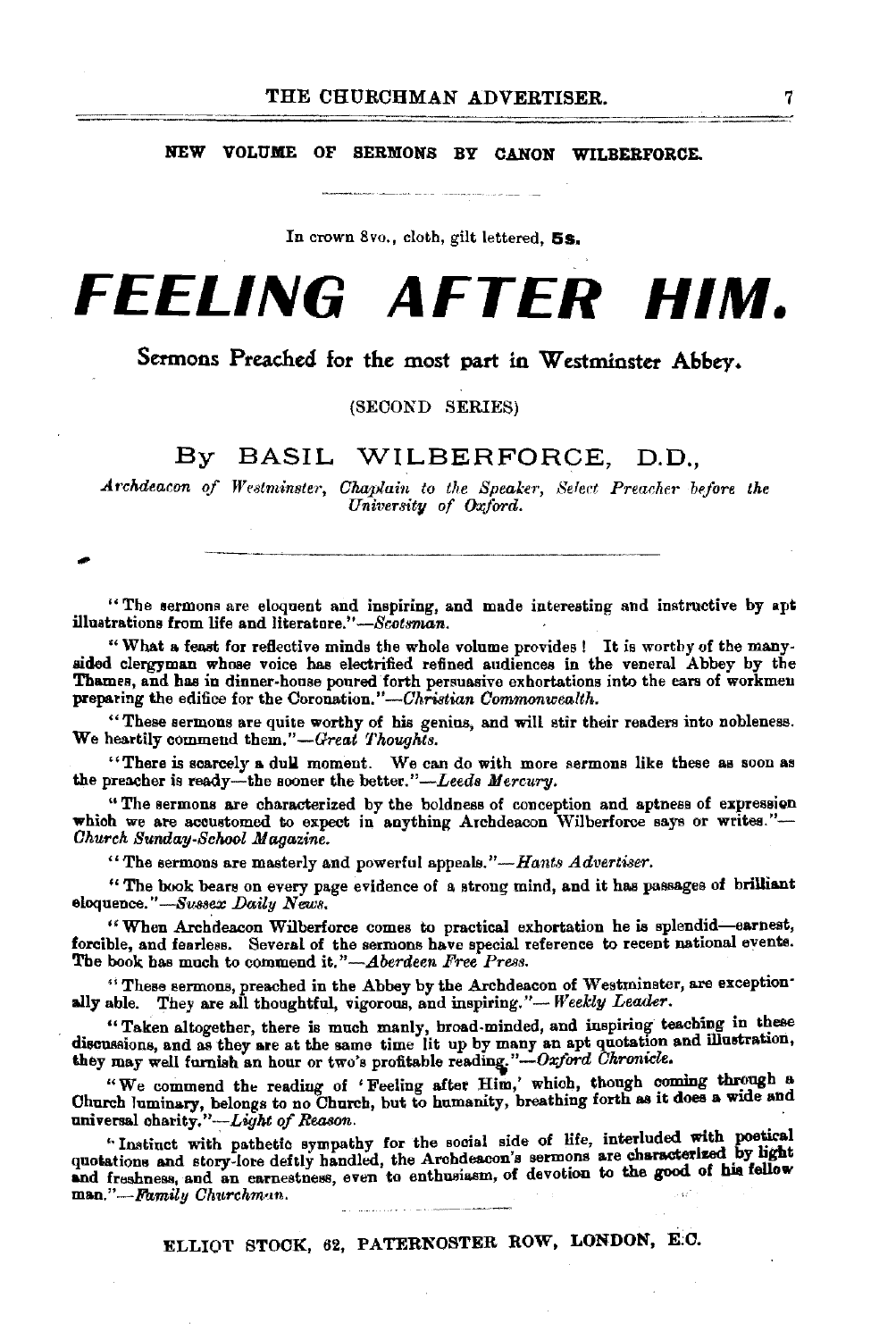### In crown 8vo., cloth, 5s. net.

#### THE

# **AMEN OF THE UNLEARNE**

#### LAY COMMENTARY. 4

By M. C. E.

CONTENTS.

| The Touch of Nature in St. Paul.      | Friendship in the Bible.                 |
|---------------------------------------|------------------------------------------|
| Questions and Answers in the Gospels. | The Just Pride of the Jew.               |
| The "Average Man" in the Gospel.      | Christianity and Charity Organi-         |
| The Gospels and the Parables.         | sation.                                  |
| The Sermon on the Mount.              | A Modern "Mr. Fearing."                  |
| An Unrecorded Sermon of St. Paul.     | If we Spoke with Mars?                   |
| St. Paul's Sermons.                   | <b>Afterwards</b>                        |
| St. Peter.                            | Faith, Hope, and Charity.                |
| St. Luke as Artist.                   | Food Breeding in the New Testa-<br>ment. |
| An Epistle of Straw.                  |                                          |
| Grace.                                | Byways of the Bible.                     |
| Faith.                                | The Literary Value of the Old            |
| Forgiveness.                          | Testament.                               |

"In this little book, made up of a couple of dozen papers contributed to the  $Spectator$ by a lay contributor, we have found more food for reflection than is often met with in a volume of occasional essays on Biblical subjects. We believe that the book is well worth reading and that the writer deserves well of students of the Bible."-Guardian.

"We cordially recommend the book, agreeing with its editor that there is a place for such work, and for 'liberty of prophesying' by those who claim to go direct to the word of God in their search for truth and to form their own judgment."-Times Lit. Suppt.

"In this book you can find the best exegesis on the Bible from the most valuable standpoint-spiritual sympathy-that the English Church has produced for many a long day.  $\ldots$  .  $\ldots$  .  $\ldots$  M. C. E.' has given us a noble and beautiful book-a commentary on practical religion of inestimable value."-Pall Mall Gazette.

"Written with attractive simplicity. . . . . The author has considerable powers of reflection and the gift of lucid statement."—Standard.

"They give the impressions made on a reader not versed in theology, but keenly interested in religious matters, by some of the great personalities and remarkable utterances of Scripture, the voice of a LAY MIND SPEAKING TO LAY MINDS."-Spectator.

" Plain readings of Bible truth. . . . Sane, suggestive, thoughtful."- $Outlook$ .

"They are fresh, vigorous, and living studies, the work of one who thinks and looks at Scripture directly."-Aberdeen Free Press.

ELLIOT STOCK, 62, PATERNOSTER ROW, LONDON, E.C.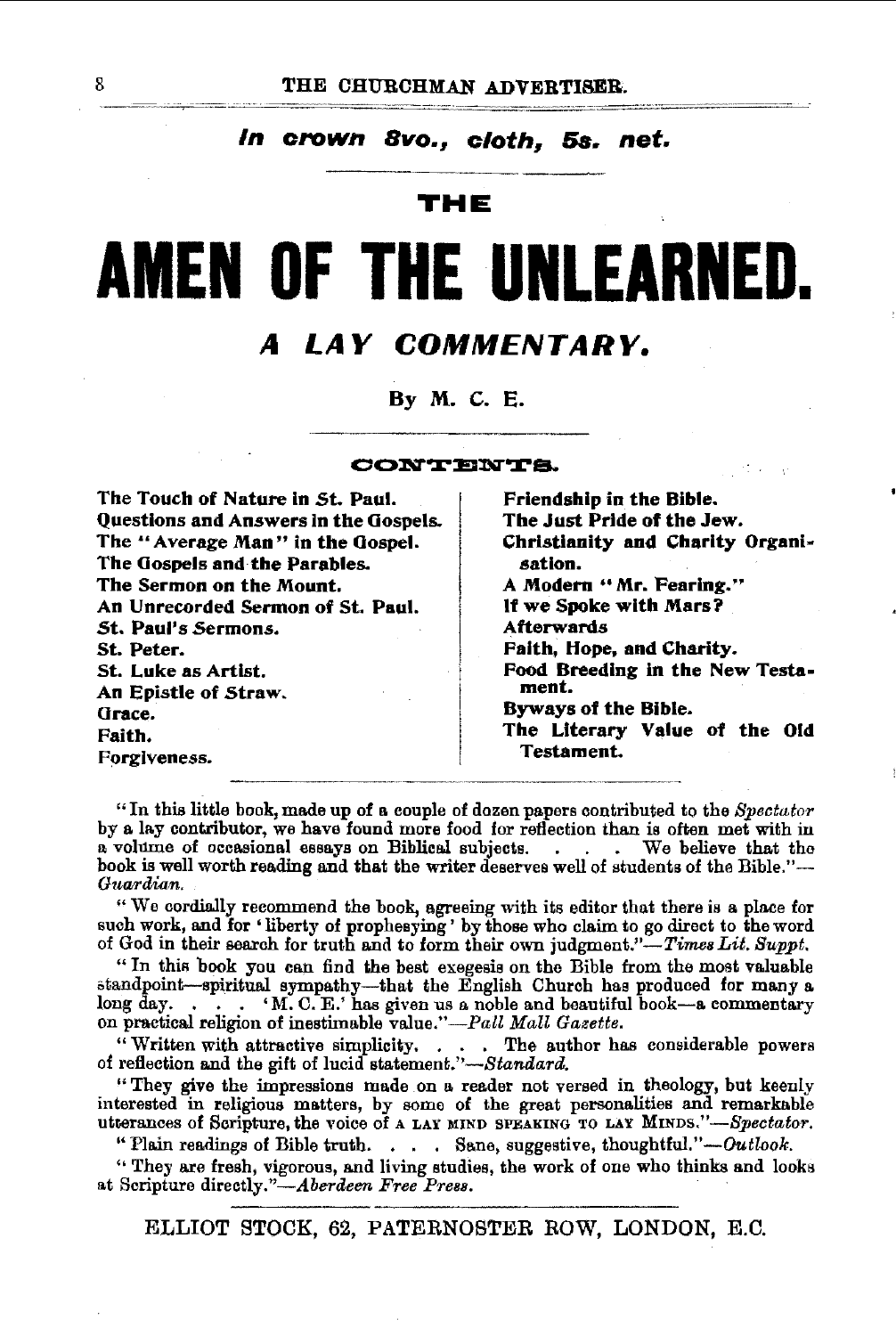# The *Mational* Protestant Church Union.

To Maintain the Principles of the Reformation as set forth in the Praver Book and Articles of the Church of England.

President-W. D. CRUDDAS. Esq. Chairman-The Rev. Prebendary WEBB-PEPLOE, M.A. Treasurer-T. F. VICTOR BUXTON, Esq. Secretary-Sir C. ROBERT LIGHTON, Bart.

The Hational Protestant Church Union witnesses for-

- 1. The supremacy and sufficiency of the Holy Scriptures as the Word of God.
- 2. The sole and sufficient efficacy of the sacrifice of the Lord Jesus Christ upon the Cross.
- 3. The justification of man by faith only in the Lord Jesus Christ.
- 4. The right of every believer to direct and unimpeded access to God, through Christ.
- 5. The freedom and sovereignty of the work of the Holy Spirit in sanctification.

WILL YOU HELP THIS IMPORTANT WORK?

For List of Publications, Terms of Membership, etc., apply to the Secretary, N.P.O.U., 324. REGENT STREET. LONDON. W.

# CHIEF OFFICES: SALISBURY SQUARE, FLEET STREET, E.C.

Patron-HIS MAJESTY THE KING.

PRESIDENT-The Right Hon, the EARL OF ABERDEEN, G.C.M.G.

This Society was established in 1862 to supply Leg Instruments, Spinal Supports, Trusses, Elastic Stockings, Artificial Limbs, etc., and every other description of mechanical support to the Poor, without limit as to locality or disease.

#### Water Beds and Invalid Carriages and Couches are Lent to the Afflicted.

It provides against imposition by requiring the certificate of a Surgeon in each case. By special grants it insures that every deserving applicant shall receive prompt assistance.

Over 360 Patients are relieved every week.  $E_0$  10 6 Life Subscription of Annual Subscription of £5 5 0

CONTRIBUTIONS ARE EARNESTLY SOLICITED.

Bankers-Mesars. BARCLAY & Co., Ltd., 54, Lombard Street. RICHARD C. TRESIDDER, Secretary.

#### SCH RPHAN

FOUNDED 1758.

Patron-HIS MAJESTY THE KING. Treasurer-SIR HORACE BROOKS MARSHALL, M.A., LL.D., J.P.<br>Bankers--LONDON JOINT STOCK BANK, Princes Street, E.C.

Senior School-MAITLAND PARK, HAVERSTOCK HILL, N.W.<br>Junior School-ALEXANDRA ORPHANAGE, HORNSEY RISE, N.<br>Convalescent Home-HAROLD ROAD, MARGATE, KENT.

Maintains and educates 500 Orphan and other necessitous Children, of both sexes, varying in age from infancy to fifteen years. 5,500 have been trained.

URGENT NEED OF FUNDS. NOW **TN** 

Two Votes allowed at each half-yearly election for overy Guinea subscribed. Contributions thankfully<br>received, and all information given by ALEXANDER GRANI, Secretary.<br>Offices-78, Cheapside, London, E.C.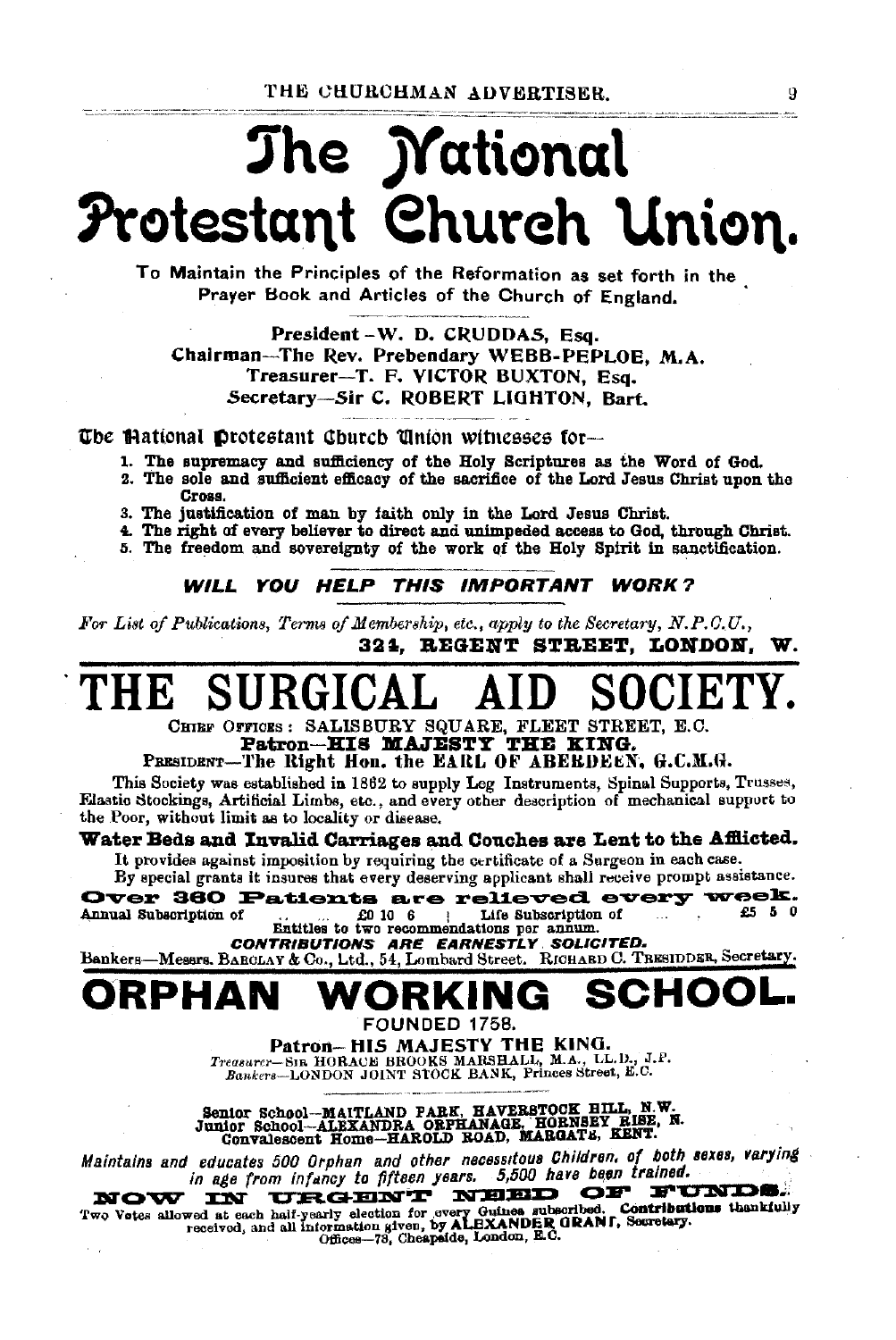## ECCLESIASTICAL INSURANCE OFFICE, LTD.

FIRE INSURANCE. BURGLARY INSURANCE. GL. GLASS INSURANCE. The Surplus Profits are devoted to Institutions, etc., which are for the benefit of the Clergy and of Church

bjects. For Information and Forms, apply at the Joint Offices of the Ecclesiastical Insurance Office,<br>Ltd., and the Clergy Pensions Institution, 11, Norfolk Street, Strand, London, W.C.<br>TOHN DUNCAN, F.I.A., Secretary,

"This is a serious attempt made in good faith to help the Clergy to help thermselves, and to husband the existing resources of the Church."-Guardian.

#### **CLERGY PENSIONS** INSTITUTION.

 $\blacksquare$   $\blacksquare$   $\blacksquare$   $\blacksquare$   $\blacksquare$   $\blacksquare$   $\blacksquare$   $\blacksquare$   $\blacksquare$   $\blacksquare$   $\blacksquare$   $\blacksquare$   $\blacksquare$   $\blacksquare$   $\blacksquare$   $\blacksquare$   $\blacksquare$   $\blacksquare$   $\blacksquare$   $\blacksquare$   $\blacksquare$   $\blacksquare$   $\blacksquare$   $\blacksquare$   $\blacksquare$   $\blacksquare$   $\blacksquare$   $\blacksquare$   $\blacksquare$   $\blacksquare$   $\blacksquare$   $\blacks$ 

words, "Self-help aided." Clergymen who wish to secure the benefits of the Institution for themsarves or ment<br>amilies exercise self-help by making payments in purchase of Benefits; while Homorary Contributions are<br>applied

#### **SOUTH** IN 1 CHOLERA **PALESTINE.**

GREAT DISTRESS among poor Jews at Jerusalem. FOOD AND FUEL **URGENTLY NEEDED AT ONCE.** Provisions and Fuel have greatly risen in price owing to strict quarantine and stoppage of traffic most strictly enforced.

# SOCIETY FOR RELIEF OF PERSECUTED JEWS (SYRIAN COLONIZATION FUND)

**EARNESTLY APPEALS** for FUNDS to alleviate this distress.

Contributions thankfully received by-

F. A. BEVAN, Hon. Treasurer, 54, LOMBARD STREET, E.C. E. A. FINN, Secretary, 41, PARLIAMENT STREET, S.W.

Messrs. DRUMMOND, Bankers, 49, CHARING CROSS, S.W.

### "LIBERATOR , 11

Datron: H.R.H. PRINCE CHRISTIAN.

£10,000 required to Relieve New and Urgent Cases.

IUNDREDS of aged and afflicted victims, so cruelly robbed of their life-savings by the great Liberator Fraud, just as they were hoping to enjoy the fruit of their<br>industry and thrift. Many of them are members of the Church of England. Cheques and P.O.'s should be sent to the Secretary, Rev. J. STOCKWELL WATTS, 16, Farringdon Street, E.C.

THE MISSIONS TO SEAMEN. Patron: HIS MAJESTY THE KING. Vice-Patrons: H.R.H. THE PRINCE OF WALES, K.G. AISSIONS THE FOUR ARCHBISHOPS, THE BRSOFS, etc.<br>
Labours afloat and<br>
ashore, at heme and<br>
abroad, among seamen<br>
of all classes and na-

tions, fishermen, barge-

are occupied. Expenditure in 1901, 240,770.<br>Increased Contributions and Offertories, urended, should be forwarded to the Secretary,<br>Commander W. Dawson, R.N., 11, Buckingham St., Strand London, W.C.

# *BOOKS PURCHASED*

In response to many applications from persons in different parts of the country, MR.<br>ELLIOT STOCK has arranged to Purchase Libraries and Cases of Books from those who wish to dispose of them. On receipt of a list<br>of the Books for Disposal, an estimate of their value will be forwarded, and the agreed amount will be paid in cash, or given in new for the Sale of Books should be made to-

**ELLIOT STOCK, 62, Paternoster Row,** London, E.C.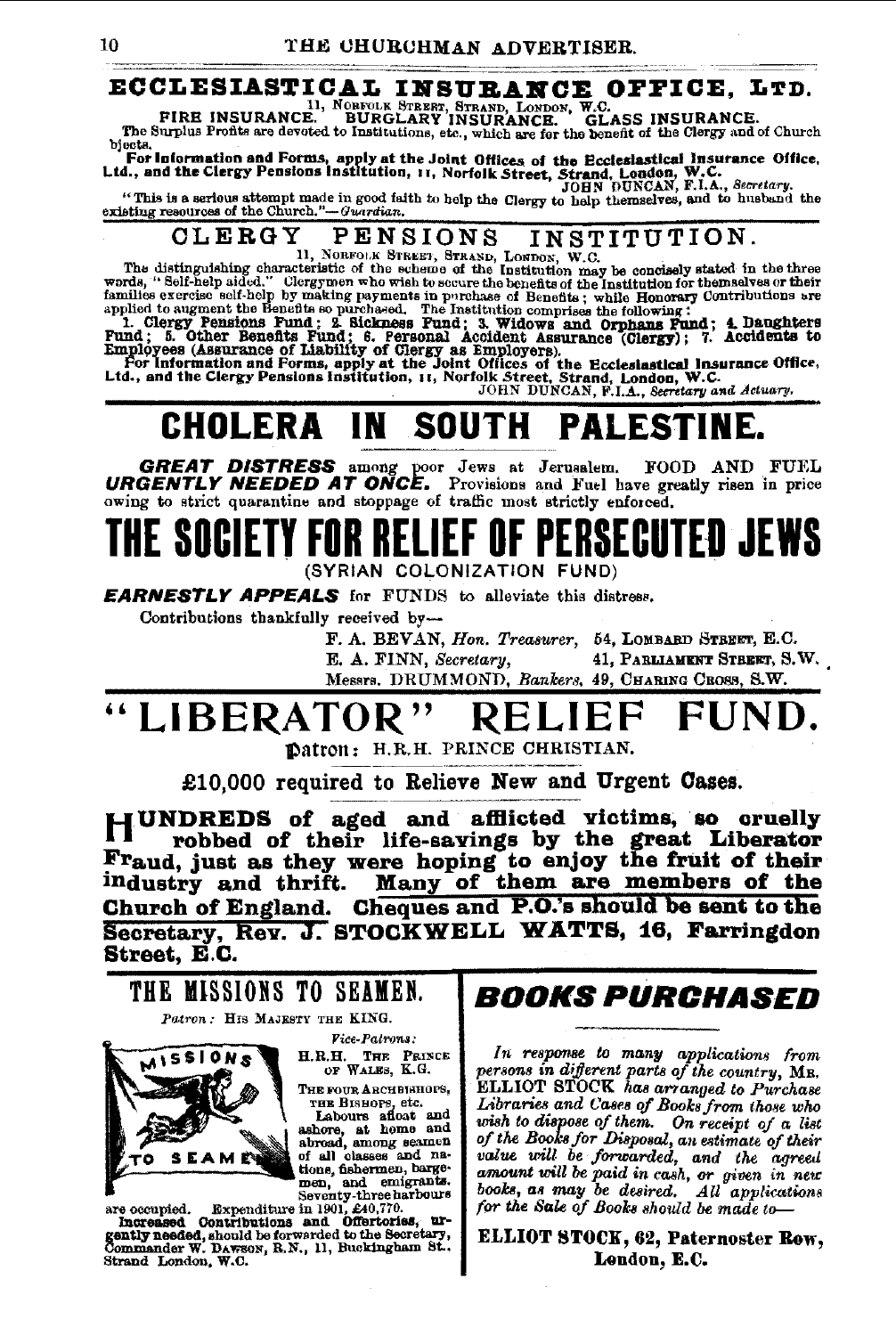# PALESTINE, EGYPT, Etc.

COOK'S SELECT CONDUCTED TOURS.

Leaving London March 10th and 24th.

Visiting the HOLY LAND (Jerusalem, Jericho, Nazareth, Damascus, etc.), Alexandria, Cairo. Constantinople, Athens, etc. Also shorter Tours, leaving LONDON March 3rd. 17th. and April 6th.

Independent Tours available for one or more passengers, arranged to start by any route, at any date, time, or point.

Pamphlets with Maps and Plans post free.

THOS. COOK & SON, Ludgate Circus, London, and Branch Offices.

## PROTESTANT REFORMATION SOCIETY.

The OLDEST Church Society for the Maintenance of the Religious Principles of the Reformation. The ONLY Mission to Roman Catholics in England.

(Established 1827.)

**MISSIONARY. EDUCATIONAL, EVANGELISTIC.** 

Resident Missionaries to Roman and Ritualistic Centres.

Sermons and Lectures by the Rev. C. H. H. WEIGHT, D.D., M.A., Ph.D., Clerical and General Superintendent Educational Lantern Lectures on Church History by the Secretary.

Equations, Subscriptions, or requests for Lectures or Sermons should be addressed to the Secretary.<br>Donations, Subscriptions, or requests for Lectures or Sermons should be addressed to the Secretary.<br>
Funds are Urgently Ne

WALTER A. LIMBRICK, Secretary, 62, Berners Street, London, W.

#### PROTESTANT ALLIANCE TELE

#### ls the OLDEST Society

Which has for its object the UNION OF ALL PROTESTANTS in maintaining the Scriptural Principles of the Reformation against Ritualism and Romanism. Ĭt is

#### The ONLY Society

Having an ILLUSTRATED Protestant Monthly Paper, poet free to Members. A copy of the current issue will be sent GRATIS on application.

Contributions in aupport of the general work of the Protestant Alliance will be thankfully received by 8. W. BRETT, SECRETARY, 430, STRAND, LONDON, W.C.

#### *DAVENTRY SCHOOL.* GRAMMAR

COMPUTE CHARGE TO A COMPART ON A CONSUMER THE SERVER OF THE SCHOOL SERVER CHARGE THE SCHOOL SERVER CONSUMERS THE SERVER OF THE SERVER CHARGE THE SERVER OF THE SERVER SERVER SERVER THE SERVER OF THE SERVER SERVER SERVER THE Fives' Court. Experienced Matron.

Entrance Scholarship for Sons of Clergy naturally reducing Fees.<br>For Prospectus apply : REV. H. JORNSON, Head Master